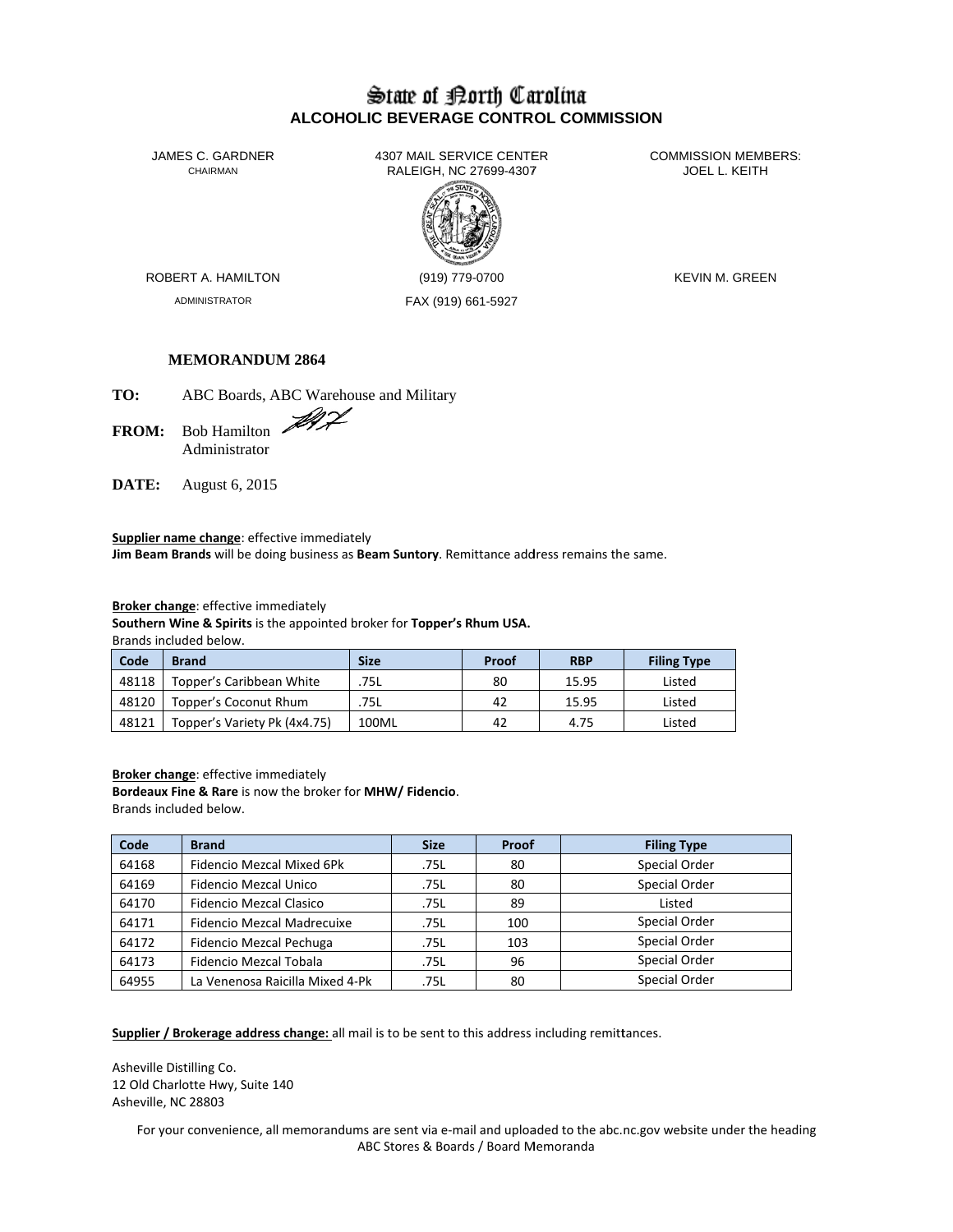# Memorandum 2864 Page 2

### **Remittance address clarification:**

Altitude Spirits 2805 Wilderness Place, Ste. 200 Boulder, Co 80301

Monarca Spirits 1701 Pennsylvania Ave. Suite 300 Washington, DC 20006

### **Product no longer available**: effective immediately

Campari America has stopped production of Wild Turkey Rare Breed 50ML's

| Code  | <b>Supplier</b> | Brand                         | <b>RBP</b> | <b>Size</b> | Proof | <b>Filing Status</b> |
|-------|-----------------|-------------------------------|------------|-------------|-------|----------------------|
| 21455 | Campari America | Wild Turkey Rare Breed - 10Pk | 2.65       | 50ML        | 112.8 | discontinued         |

#### **Brand name change** – Effective immediately

Code 46547 Finlandia Cranberry Fusion (previous brand name) changed to Finlandia Cranberry Vodka .

| Code  | <b>Brand</b>              | <b>Size</b> | Proof            | <b>Filing Type</b> |
|-------|---------------------------|-------------|------------------|--------------------|
| 46547 | Finlandia Cranberry Vodka | .75L        | <u>тг</u><br>ب . | Special Order      |

#### **Brand name change**– Effective immediately

Code 64169 brand name previously Fidencio Mezcal Joven Sin Humo (previous brand name) changed to Fidencio Mezcal Unico.

| Code  | <b>Brand</b>          | <b>Size</b> | Proof | <b>Filing Type</b> |
|-------|-----------------------|-------------|-------|--------------------|
| 64169 | Fidencio Mezcal Unico | .75L        | 80    | Special Order      |

# **Code change**: effective immediately

Supplier Heaven Hill changed the code numbers of the following products so they are correctly categorized in the flavored brandy section.

| Code  | <b>Brand</b>                    | <b>Size</b> | <b>New Code</b> | <b>Filing Type</b> |
|-------|---------------------------------|-------------|-----------------|--------------------|
| 57780 | Christian Brothers Honey        | .75L        | 54398           | Listed             |
| 57192 | <b>Christian Brothers Honey</b> | .375L       | 54399           | Listed             |
| 57194 | <b>Christian Brothers Peach</b> | .75L        | 54401           | Listed             |

#### **Additional SPA:** effective for July/ August

Code 20691 Blackheart Rum VAP

| <b>Month</b> | <b>Current CCLB</b> | <b>SPA</b> | <b>Net CCLB</b> | Net bottle price |
|--------------|---------------------|------------|-----------------|------------------|
| 8/1/2015     | 47.39               | 8.ZI       | 39.18           | 12.95            |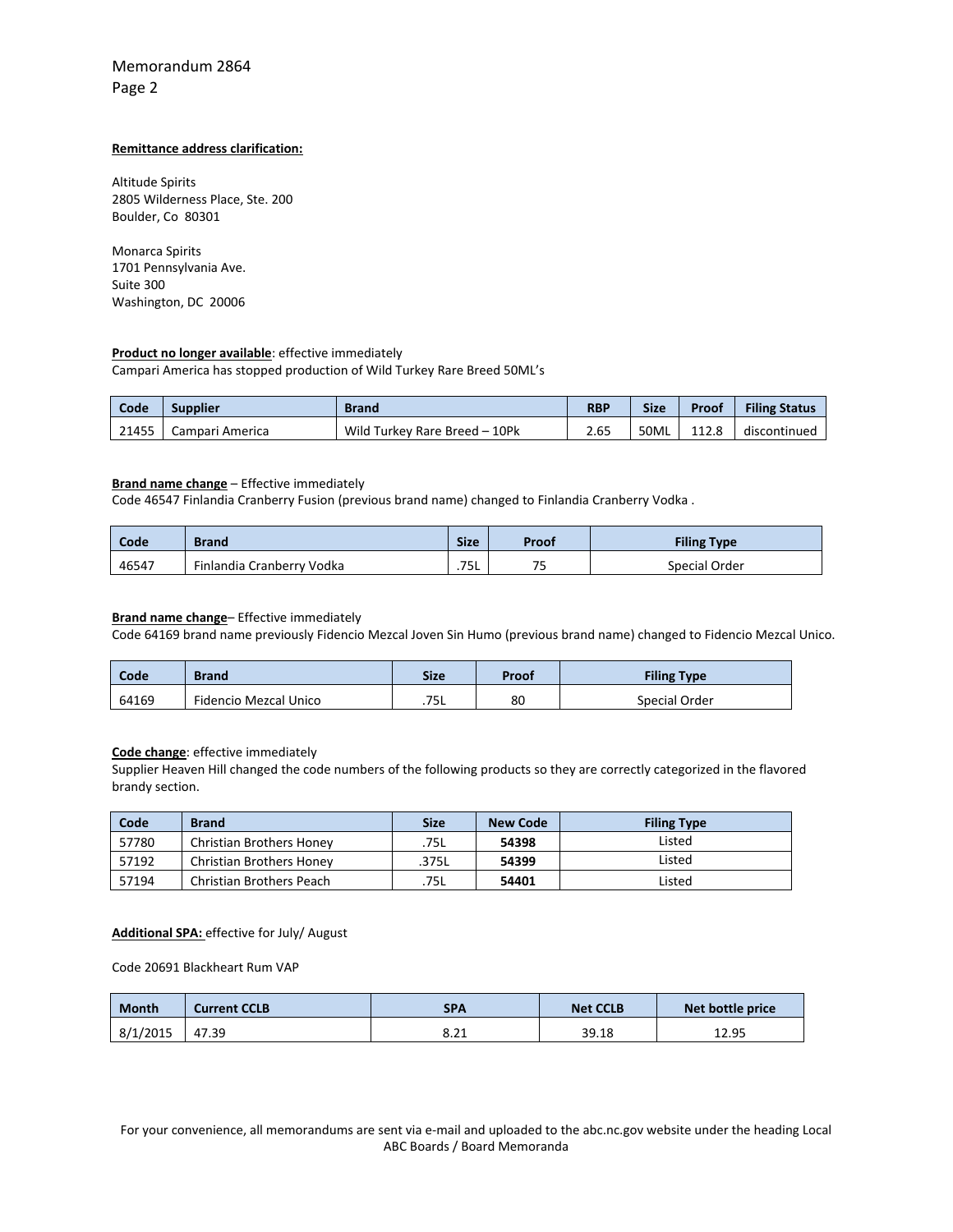#### **Additional SPA:** effective for July/ August

Code 20343 Stoli Premium 80 Lemonade VAP

| <b>Month</b> | <b>Current CCLB</b> | <b>SPA</b> | <b>Net CCLB</b> | Net bottle price |
|--------------|---------------------|------------|-----------------|------------------|
| 8/1/2015     | 68.17               | 12.88      | 55.29           | 17.95            |

#### **Additional SPA:** effective for July/ August

Code 20670 Gentleman Jack w/ Glass & Whiskey Stones. Brown‐Forman will issue credits for all cases purchased July 1 through August 6. Going forward, cases will ship at the reduced price.

| <b>Month</b> | <b>Current CCLB</b> | SPA  | <b>Net CCLB</b> | Net bottle price |
|--------------|---------------------|------|-----------------|------------------|
| 8/1/2015     | 103.61              | 9.66 | 93.95           | 29.95            |

#### **SPA cancelled:** effective for July/ August

**Code 42916 Beefeater** 1.75L. This was on SPA May/June. The July case cost will be \$122.94. The retail price will return to 38.95

#### **Cases per pallet change:**

Code 66054 changed from 96 to 54 cases per pallet

| Code  | <b>Brand</b>                              | <b>Size</b> | Proof | <b>Filing Type</b> |
|-------|-------------------------------------------|-------------|-------|--------------------|
| 66054 | Carriage House Strawberry Infusion Brandy | .75L        | 60    | Listed             |

Code 32522 changed from 72 to 90 cases per pallet, see new shipping container code below.

| Code  | <b>Brand</b>                | <b>Size</b> | <b>SCC</b>     | <b>Filing Type</b> |
|-------|-----------------------------|-------------|----------------|--------------------|
| 32522 | Jack Daniel's Single Barrel | .75L        | 10082184101794 | Listed             |

**Bottles per case change:**– Effective immediately Code 64977 Peligroso Silver changed from 6 bpc to 12 bpc **UPC and SCC:** remain the same **CPP:** changed from 96 to 66

| Code  | <b>Brand</b>     | <b>Size</b> | CCLB   | Retail bottle price |
|-------|------------------|-------------|--------|---------------------|
| 64977 | Peligroso Silver | .75L        | 190.15 | 29.95               |